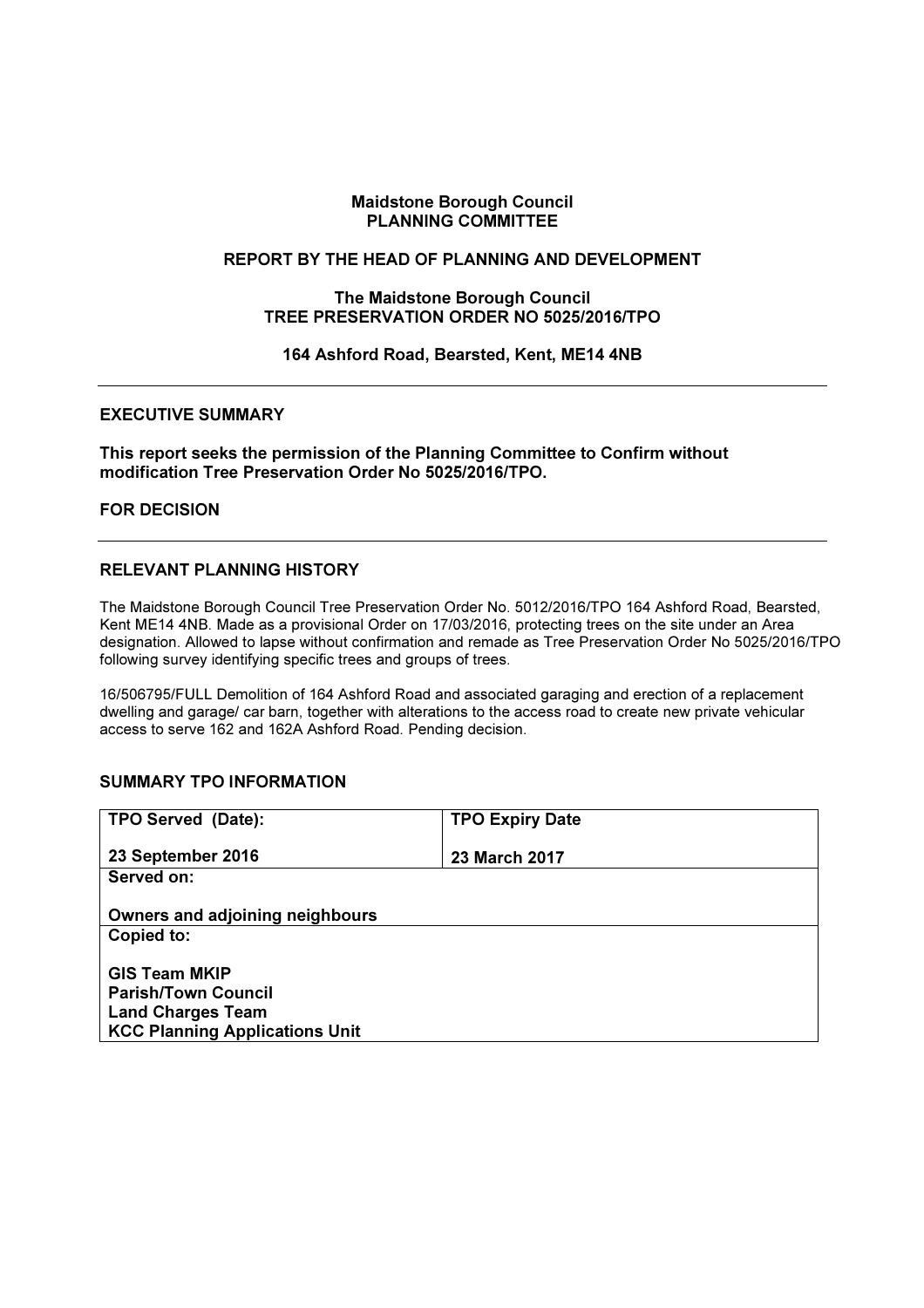# OBJECTIONS AND CONSULTATIONS

No objections to the making of this TPO were received. However, an objection to the making of the original area Order was received from one of the owners of the site. The objection is summarised below:

- Concern that it is necessary to apply this TPO to a domestic garden under restoration.
- The boundary fence at the south western end had been breached and was in disrepair to the point that it was being used as a local refuse tip. Neighbours to the northwest had been tipping garden and other waste over the fence into the garden.
- A lack of maintenance in the garden had allowed antisocial activities in the summer months.
- The garden has been substantially cleared of dead trees and scrub with good trees left, although there are still areas that need clearing e.g. inside the old tennis court. A number of trees are suspect and a tree surgeon will be employed to advise.
- Several trees near the boundary may need to be removed for health and safety of neighbours and visitors to the property.

# APPRAISAL

The site at 164 Ashford Road contains a vacant house in a large plot containing many mature trees. Felling of trees and some site clearance took place in March 2016, leading to calls for the Council to protect the trees on the site. The whole site, but excluding trees on the access drive was protected under TPO No.5012/2016/TPO, as an Area designation on 17 March 2016 and this was served on the owner on site by officers.

Government guidance recommends that Area Tree Preservation Orders should be used as an emergency measure and not confirmed. TPO No. 5012/2016/TPO was therefore allowed to lapse at the end of the six month provisional period. Landscape Officers visited the site and surveyed the trees present, identifying trees as individuals and groups. TPO No. 5025/2016/TPO was made following the survey, protecting those trees that Officers considered worthy of long term retention, including additional trees on the driveway that were not included in the original Order.

Planning application 16/506795/FULL proposes to demolish the existing buildings on the site and to construct a replacement dwelling and garage. The proposal is still under consideration and undergoing revisions to the original layout in response to negotiation between officers and the applicant. The revisions have included repositioning the proposed garage and dwelling further from the retained trees.

Although no objections have been received in direct response to the making of this Order, the owner made a representation objecting to the making of the original area TPO. Other representations were also received from neighbouring properties, raising issues such as inaccuracies in the plotting or the original area Order and suggesting additional trees in need of protection. These issues were considered and addressed in the making of the current Order.